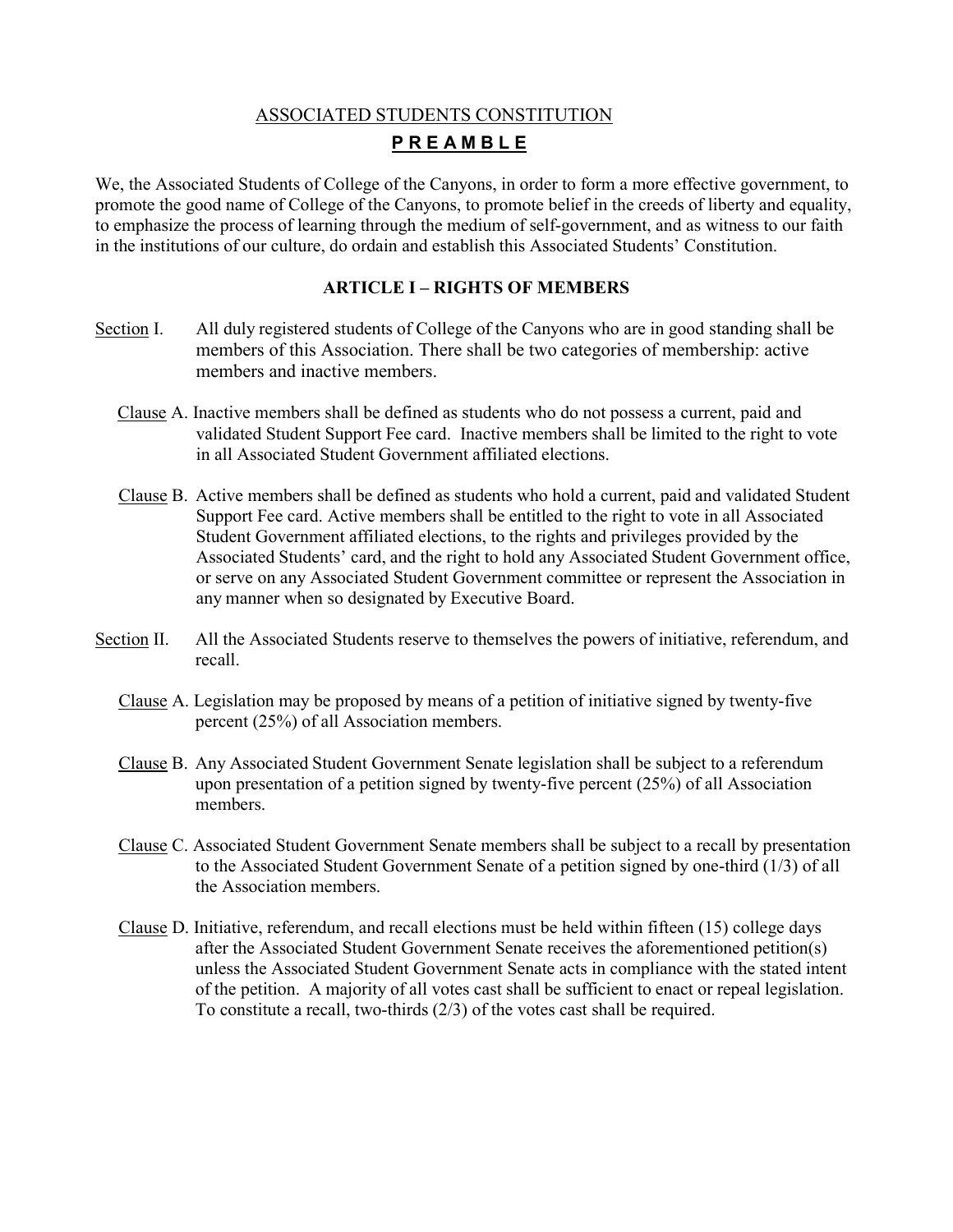#### A.S.G. CONSTITUTION 2 2015-2016

Section III. The rights of this Association's members to freedom of the press, to peaceably assemble, to universal equality, and secret suffrage, and to petition the government for a redress of grievance shall not be denied or abridged by any branch of student government.

#### ARTICLE II – STUDENT SENATE

- Section I. All legislative powers herein granted are vested in the Executive Board of the Associated Student Government, which shall be composed of a President, Executive Vice President, Student Trustee, Executive Liaison Officer, Vice President of the Inter Club Council, Executive Vice President of Activities, Officer of Marketing and Information, and other elected officers as provided for in the Bylaws of this Association.
	- Clause A. Advisors to the Executive Board shall be the Office of Student Development Staff, or such advisors as appointed by the president of the college.
	- Clause B. Only those officers elected to their office or filled, by appointment or proxy or a vacated Student Senate elective office, shall have legislative powers.
	- Clause C. Non-voting officers, provided for in the Bylaws of this Association, may be appointed by the President with the approval of two-thirds (2/3) of the Executive Board, to assist the Board in accordance with the aims of the Constitution and as prescribed in the Bylaws.
	- Clause D. It shall be the mission of the Executive Board to maintain a close relationship with the Board of Trustees for the Santa Clarita Community College District, the Administration of College of the Canyons, the faculty, and the staff, and to provide student representation and opinion whenever necessary, and when required by law. It shall also be the mission of the Executive Board to keep updated as to any legislation at any level, be it national, state, district, etc. that will affect the student body of the district, and to advocate as effectively as possible on the students behalf. Furthermore, it shall be the duty of all members of the Executive board to assist the Activities Board in the execution of their duties.
- Section II. All activities planning, event planning, and student involvement coordination powers herein are granted to the Activities Board of the Associated Student Government, which shall be composed of the Executive Vice President of Activities, Vice President of Activities – Valencia Campus, Vice President of Activities – Canyon Country Campus, Public Affairs Officer, six (6) Student Involvement Coordinators, and other elected officers as provided for in the bylaws of this association.
	- Clause A. The non-voting chair of the Activities Board shall be the Executive Vice President of Activities.
	- Clause B. Advisors to the Executive Board shall be the Office of Student Development Staff, or such advisors as appointed by the president of the college.
	- Clause C. Only those officers elected to their office or filled, by appointment or proxy or a vacated Student Senate elective office, shall have legislative powers.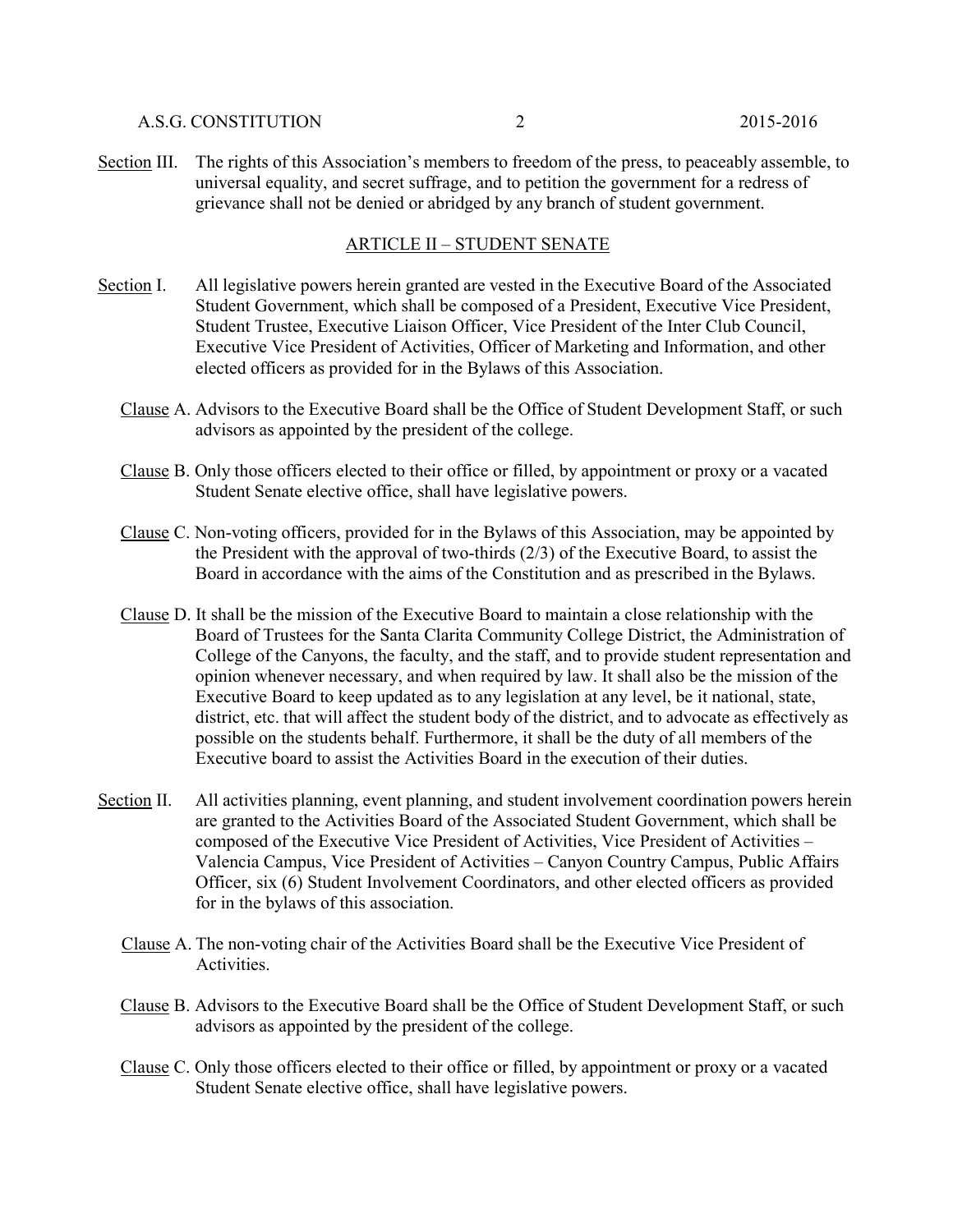- Clause D. Non-voting officers, provided for in the Bylaws of this Association, may be appointed by the Executive Vice President of Activities with the approval of two-thirds (2/3) of the Activities Board, to assist the Activities Board in accordance with the aims of the Constitution and as prescribed in the Bylaws.
- Clause E. It shall be the mission of the Activities Board to provide the members of the Association with as many opportunities as possible to expand their horizons and enrich their College experience. Furthermore, it shall be the duty of all members of the Activities board to assist the Executive Board in the execution of their duties.
	- Sub-Clause 1. In order to fulfill this mission, the Activities Board will engage in planning and the implementation of cultural, educational, legislative, and social activities, programs, and services for the campus community. Traditional programs and services the Activities board is expected to coordinate include a Back-to-School Bash held once per semester, a Fall Fest, a Spring Fling, a celebration of Black History Month, a celebration of Women's History Month, a Cinco de Mayo celebration, and any other event that is deemed necessary.
- Section III. No officer may hold more than one (1) Student Senate office at the same time nor serve more than two (2) consecutive terms in the same office nor serve more than three (3) terms total in the Student Senate.
- Section IV. Students desiring election to office must register their names with the Office of Student Development for placement on the ballot during the time period designated for such action in the election codes prescribed by the Bylaws of this Association and/or the Student Senate.
- Section V. A general election for President, Executive Vice President, Student Trustee, Vice President of the Inter Club Council, Executive Vice President of Activities, Vice President of Activities – Valencia Campus, Vice President of Activities – Canyon Country Campus Officer of Marketing and Information, Executive Liaison Officer, Public Affairs Officer, and six (6) Student Involvement Coordinators shall be held no later than four weeks before commencement. The term of office for these positions shall be one (1) year, starting on the first Monday after Commencement of the year elected, and ending on Commencement Day of the following year.
- Section VI. Vacancies occurring among the members of the Senate shall be filed as stipulated in the Bylaws of the Association
	- Clause A. In the event of a vacancy in the office or President, the Executive Vice President shall then be considered vacant.
	- Clause B. In case successive vacancy of the office of the President, the order of succession shall follow in this order: Executive Vice President, Executive Vice President of Activities, Vice President of the Inter Club Council, Executive Liaison Officer, Officer of Marketing and Information, Public Affairs Officer, and the Student Trustee.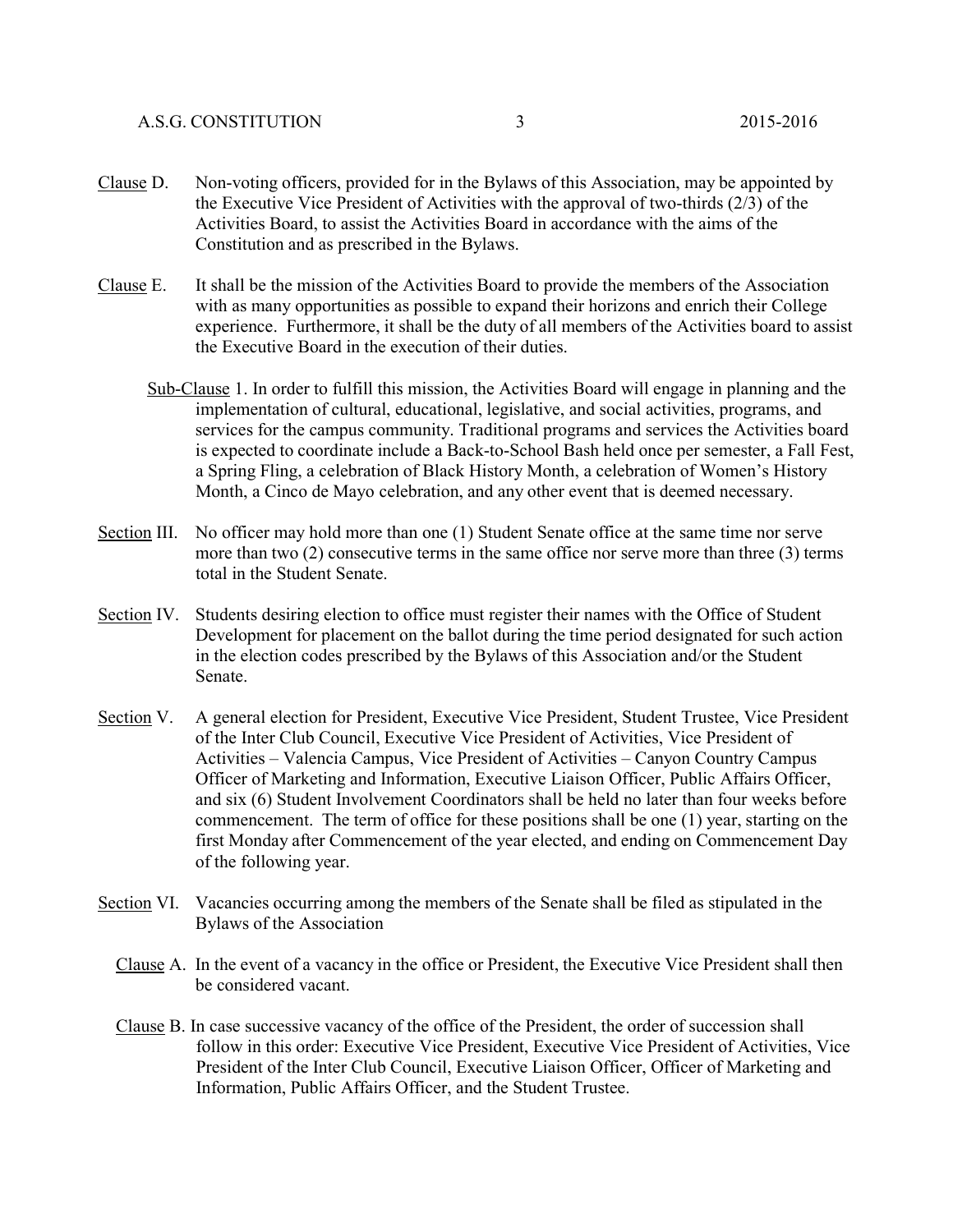Section VII. The Powers of the Executive Board shall be:

Clause A. To collect and expend revenues with two-thirds (2/3) vote of Senate Members.

Sub-Clause 1. To collect and expend revenue from the Student Representation Fee.

- a. The Fee will remain in compliance with the California Education Code.
- b. Monies from the Fee will be placed into an account under the Executive Board.
- c. Control of this account will remain with the Associated Students.
- d. The monies will be used only for activities, events, and/or travel with direct correlation to District, City, County, State, and/or National legislation.
- e. The monies may also be used for the attendance of conferences dealing with District, City, County, State, and/or National Government, i.e., CalSACC, CCCCO, CCCSAA, USSA, and CEOCCC.

Clause B. To enact laws for the general welfare of the Association.

- Clause C. To initiate impeachment proceedings of its members by a three-fourths (3/4) vote of all Executive Board members.
- Section VIII. The powers of the Activities Board shall be:
	- Clause A. To plan and execute all activities and student involvement

Sub-Clause A. To expend funds allocated for awards ceremonies, activities, and events.

- Clause B. To initiate impeachment proceedings of its members by a three-fourths (3/4) vote of all Activities Board members.
- Section IX. The Senate shall not have the power to enact any bill of attainder or ex post facto law.
- Section X. The Executive Board shall meet regularly once a week with the exception that they may not meet on authorized school holidays or during finals week.
	- Clause A. Special meetings for special purposes may be called by the President or by a majority vote of the Senate Officers.
	- Clause B. All Senate Officers shall be afforded ample notice of all Senate meetings.
	- Clause C. A quorum, consisting of two-thirds (2/3) of the voting Senate Officers, shall be required before the Senate may legally function.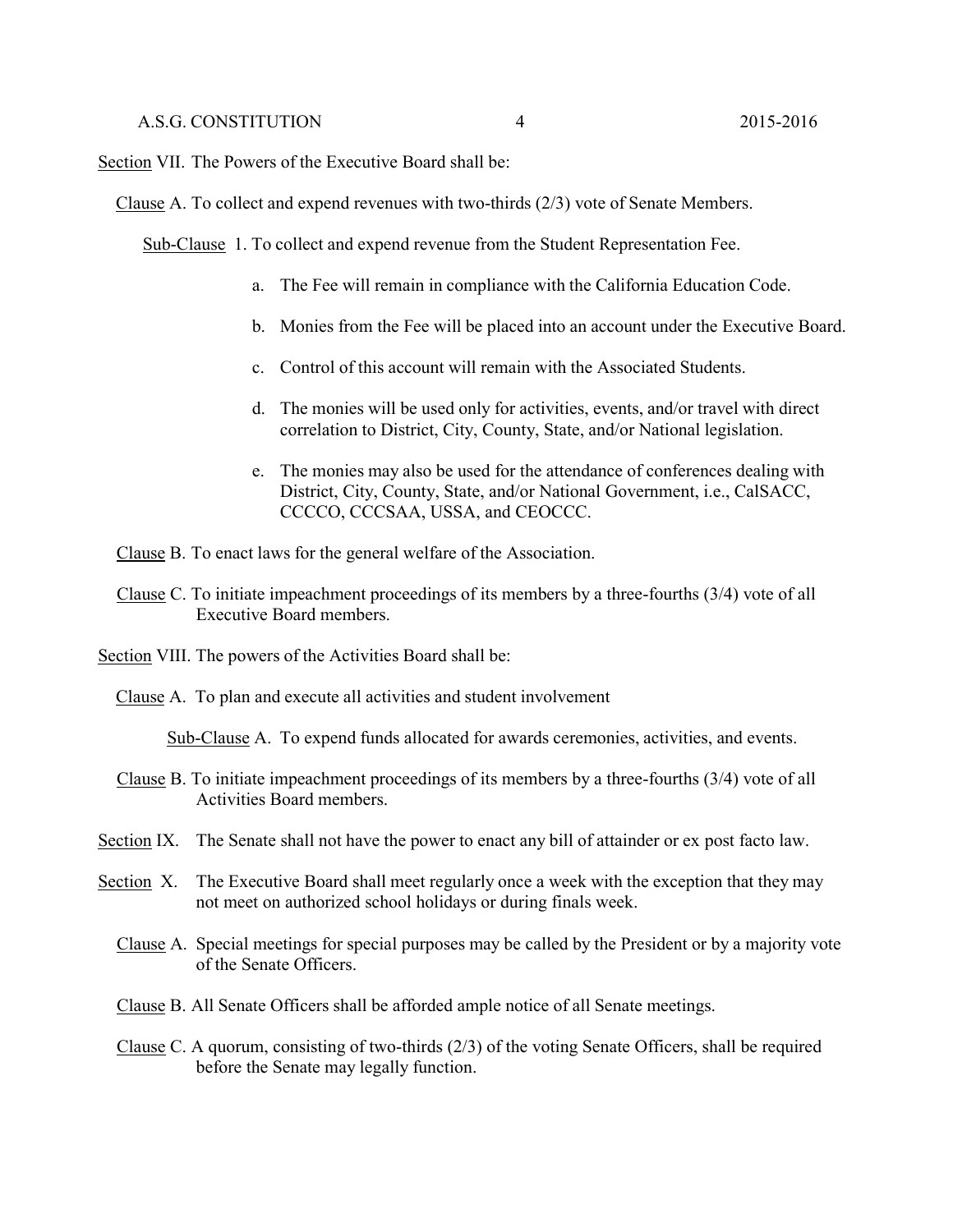- Section XI. The Activities Board shall meet regularly, on a bi-weekly basis starting on the second week of each semester, with the exception that they may not meet on authorized school holidays or during finals week.
- Section XII The Inter Club Council shall meet regularly, on a weekly basis starting on the second week of each semester, on Monday, with the exception that they may not meet on authorized school holidays or during finals week.
- Section XIII. Each office shall have, but not limited to, the following duties:
	- Clause A. The President shall serve as Chief Executive Officer and official representative of the Association. Also, the President shall be responsible for all advocacy and legislative issues at the statewide level.
	- Clause B. The Executive Vice President shall assume the duties of the President during the President's absence, if vacated, or at the direction of the President. He/She shall also be responsible for all financial matters of the Association.
	- Clause C. The Student Trustee shall represent the Association at all District Board Meetings. He/She shall also be responsible for advocacy and legislative issues at the state level. He/She shall also be responsible for representing the Association at the Academic Senate.
	- Clause D. The Vice President of the InterClub Council shall chair the InterClub Council meeting. He/She shall update the Executive Board regarding the activities of the InterClub Council.
	- Clause E. The Executive Vice President of Activities will be the non-voting Chair of the Activities Board. He/She will direct the activities of the Association.
	- Clause F. The Officer of Marketing and Information will be responsible for publicizing the activities and actions of the Executive Board. He/She will also be responsible for producing a monthly student publication with content provided by the members of the Association.
	- Clause G. The Executive Liaison Officer shall serve as the liaison between the main campus and all satellite campuses. The Executive Liaison Officer must be enrolled as many units as necessary, as stipulated in the Bylaws of the Association, at the Canyon Country Campus. He/she shall serve on all district committees pertaining to the planning/coordination of all off campus sites.
	- Clause H. The four (4) Student Involvement Coordinators shall be responsible for the planning and execution of events for the general student population. Also, the Student Involvement Coordinators shall plan an event for faculty recognition day and student recognition day. They will also work with the Executive Liaison Officer to plan events to be held at the Canyon Country Campus.
	- Clause I. The Public Affairs Officer of the Activities Board will be responsible for publicizing the events planned by the Activities Board, as well as coordinating the Activities Board contributions to the monthly student publication.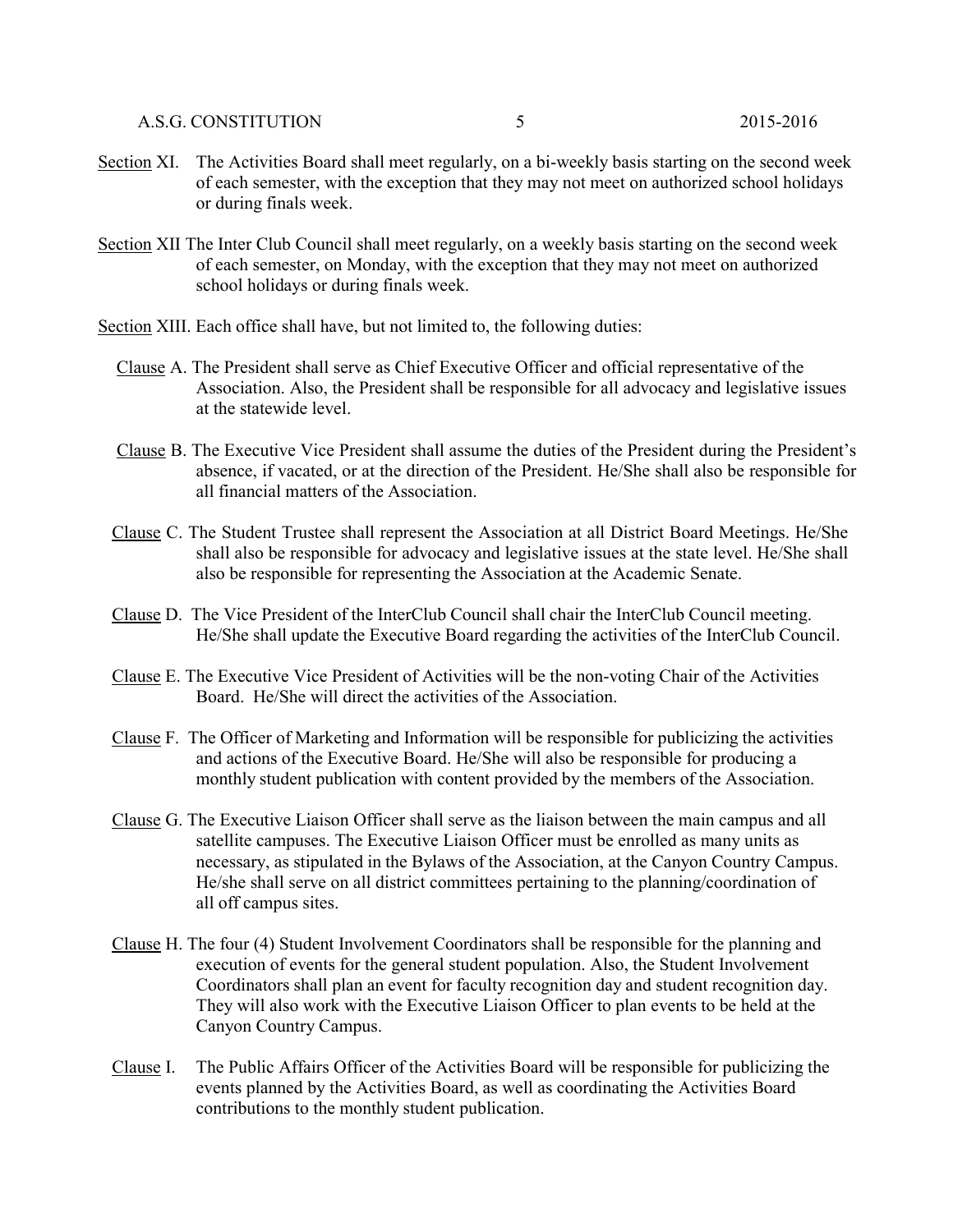## ARTICLE III – JUDICIARY

Section I. An ad hoc Judicial Review Committee composed of students and college staff outside of the Student Senate will handle all judicial review pertaining to matters between and/or involving the Associated Students, its members, and its subordinate organizations.

### ARTICLE IV – ASSERTION OF POWERS

Section I. All campus student clubs, organizations, and societies, and all members of this Association shall be bound by the legislation of the Student Senate, providing that the legislation does not abridge, deny, or conflict with any provision of this Constitution.

### ARTICLE V – AMENDMENTS

- Section I. Amendments to this Constitution may be proposed either by a two-thirds (2/3) vote of the Student Senate, or by initiative of twenty-five percent (25%) of the Association's members.
- Section II. Such proposed amendments shall be submitted for ratification to members of this Association at a general or special election. Two-thirds (2/3) of the votes cast shall be necessary for adoption.
- Section III. The Executive board President shall set a date for a special election no later than six  $(6)$  weeks after receiving the proposed amendment by either a  $(2/3)$  vote of the Executive Board, or (25%) of the Student Body.

# ARTICLE VI – BYLAWS OF THE ASSOCIATION

- Section I. The Student Senate shall create and enforce Bylaws in accordance with the aims of this Constitution.
- Section II. All Bylaws shall become effective upon acceptance of a two-thirds (2/3) vote of the Student Senate and shall be continuous until amended or revoked by a twothirds (2/3) vote by the Student Senate.

#### ARTICLE VII – AUTHORITY

Section I. Ultimate authority in all matters of student government shall rest with the Superintendent/President of College of the Canyons, under the direction of the Santa Clarita Community College Board of Trustees, in accordance with the laws of the State of California and the Santa Clarita Community College District